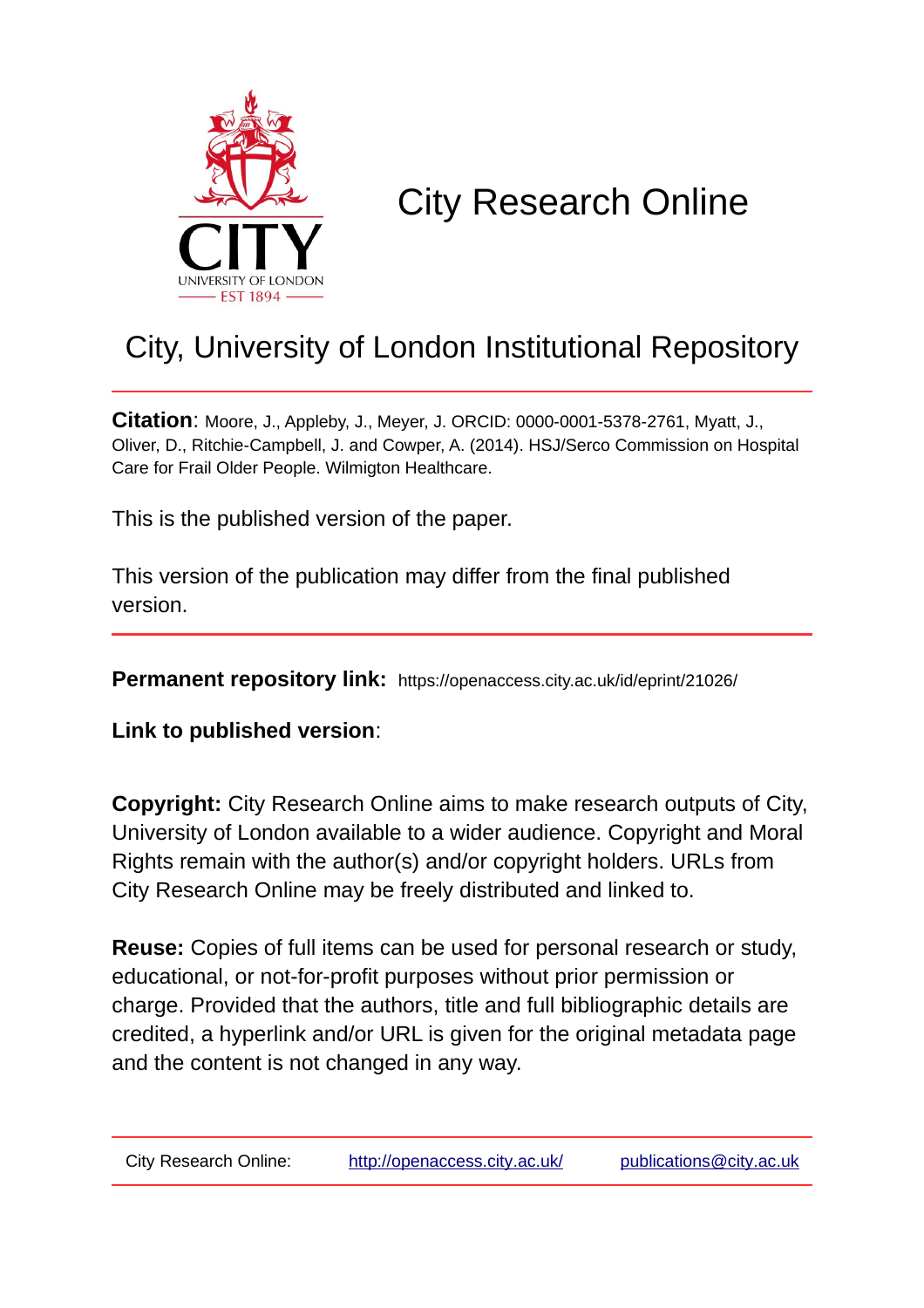# **HSJ** Serco **SSION** AL CA **FRAIL OLDER PEOPLE**



**Full biographies of all the commissioners – along with complete background information, including the commission's previous reports – can be found at www.hsj.co.uk/frail-older-people**



**Chair** *Dame Julie Moore is chief executive of University Hospitals Birmingham Foundation Trust*



*John Appleby has been chief economist at the King's Fund since 1998. He is also a visiting professor at the Department of Economics at City University London*



*Julienne Meyer is professor of nursing care for older adults in the school of health sciences, City University London*



*John Myatt is the strategic development director for Serco's healthcare business. He previously worked for the Cabinet Office*

*Professor David Oliver has been* 



*a practising hospital doctor for 25 years and a consultant, specialising in geriatric and general internal medicine, for 16 years*



*Jenny Ritchie-Campbell is Macmillan's director of cancer services and innovation and joined the charity in 2010*

*Andy Cowper is secretary to the commission and comment editor of* HSJ



**with a quarter for patients over**

65

**Two-thirds of hospital bed days are for patients over**

**take 10 or more medications**



+

+

**of those over** 65

10%

+

+

+

+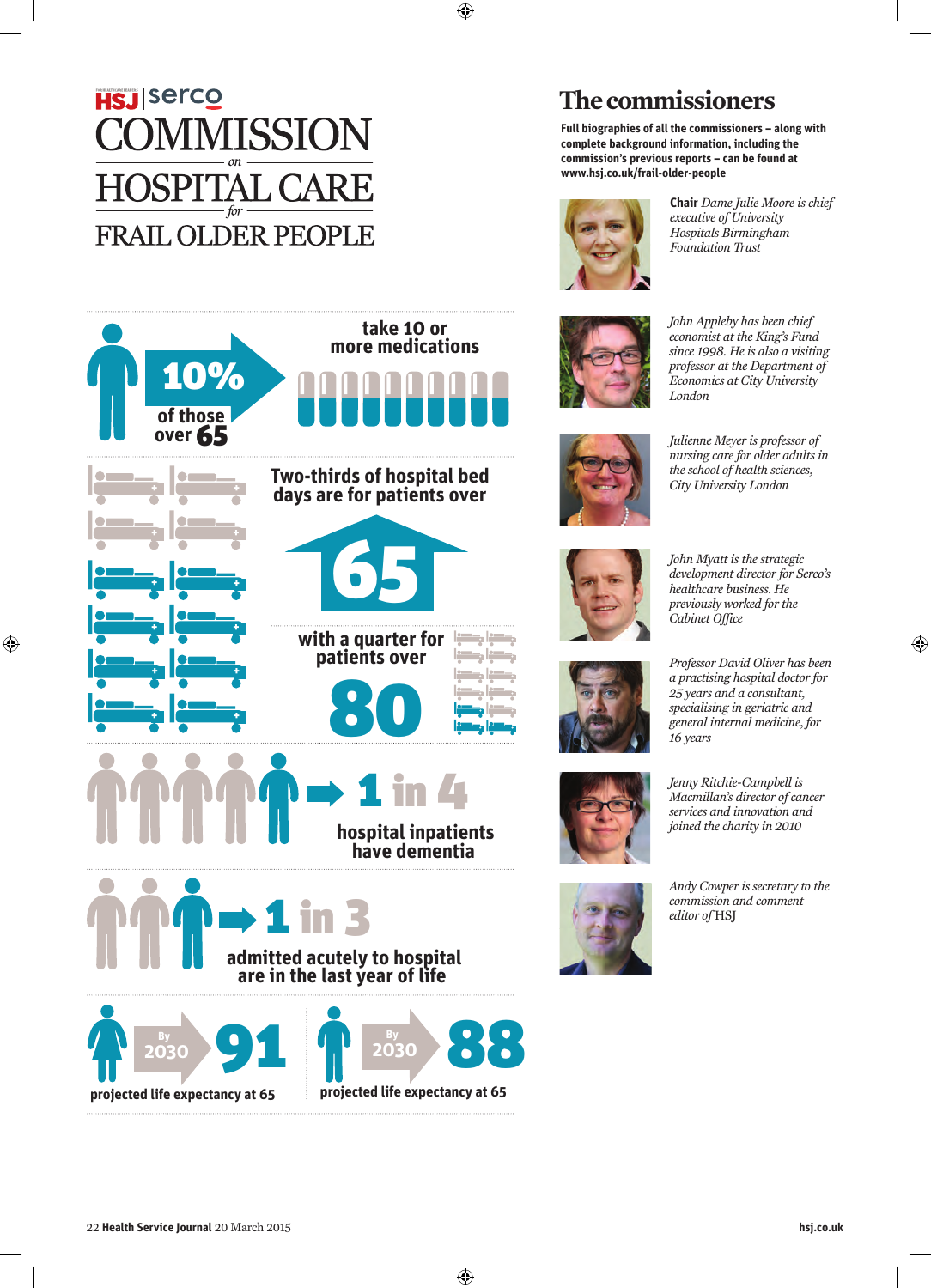# **Final report**

# This third and final report from the commission sets out obstacles to improving care and puts key questions to politicians, citizens and providers

The *HSJ* commission set out to produce some practically useful tools to help the NHS improve hospital care for frail older people. Our scoping report was about supporting hospitals' selfdiagnosis; our main report set out key actions and best practice for hospital and system leaders, as well as highlighting a need to reset some expectations.

Our final report addresses the public and politicians on key areas that they as individuals should consider, offering some questions they can ask themselves to help with that thought process.

Reviewing the hospital and care landscape for frail older people, we observed three key impediments to improvement: 1) money; 2) regulation; and 3) confusion over whether the system is planned or choice-based.

Our questions for politicians and citizens summarise key areas that link to frail older people's hospital care. We also offer providers areas in which to review their progress.

Older people living with frailty, dementia or complex multiple co-morbidities are now "core business" for health and social care in all settings:

● People aged 65 in England can already expect to live two more decades. By 2030, projected life expectancy at 65 will be 88 for men and 91 for women.

● Two-thirds of hospital bed days are for

- patients over 65, with a quarter for over 80s
- One in four hospital inpatients have dementia.

● The average age of a user of intermediate care services is 83; the average age of a nursing home resident is 82.

● Most people receiving statutory social care at home are older people with complex needs.

● Primary care activity, spend and prescribing are dominated by people with one or more long term conditions – and most people over 75 live with at least three.

● 10 per cent of people over 65 take 10 or more medications.

● 1 in 3 adults admitted acutely to hospital are in the last year of their life.

● People over 85 account for proportionately the highest spend of all groups; across all services, the biggest proportion of spend goes on those over 65.

With increasing age, people are more likely to be readmitted to hospital within a month; experience delayed transfers of care; and have multiple contacts with multiple services, and poorly coordinated care at service interfaces.

## **Measuring obvious demographic and demand changes with "the Nicholson" unit**

Although these demographic and demand changes have been coming the NHS's way for decades, we still seem oddly surprised by rising demand for care from our longer-lived frail older fellow citizens. The NHS needs a new unit of measurement for the hugely obvious: we suggest that the unit of measurement should be "the Nicholson" – a tribute to NHS England's inaugural chief executive Sir David Nicholson's observation that the Lansley NHS reforms required "such a big change management, you could probably see it from space".

Without sustained focus on improving our older people's care, we cannot hope to solve pressing challenges of rising demand, ageing demography and social care cuts, nor address reports of poor quality, safety and avoidable harms. Many recent scandals around unsafe or undignified health and social care largely concerned our oldest citizens.

As we age, we use healthcare more. So we need good systems in place to help people age well, and to manage their own care where this is what they want and are able to do. We must avoid stigmatising frail older people who do need acute care, or who feel unsafe about being discharged. Their needs are real: we would do better to address our attention to the systemic failures to meet these needs.

Of course, many people report high levels of happiness, wellbeing, health and social connection as they get older. Evidence suggests that those over 65 are becoming healthier and living longer in good health. There is plenty we can and should do around delaying or preventing illness.

There are many examples of good to great practice in services for older people across the NHS, highlighted in our main report (www.hsj.co.uk/frail-older-main-report).

The growing recognition of the need for more collaborative working and integration, new models of care as set out in the NHS Five Year Forward View, and for a greater focus on previously neglected syndromes such as frailty and dementia is welcome.

Professional leadership (such as the Royal College of Physicians' Future Hospitals Commission; the British Geriatrics Society's *Fit for frailty* and care home commissioning guidance; the National Gold Standards Framework Centre in End of Life Care; and the Royal College of Nursing work on care for older people) is helping to drive change. There are also notable successes from the voluntary sector – for instance Age UK, British Red Cross and the Royal Voluntary Service.

Few problems are so intractable that someone, somewhere has not solved them. The reliable spread of evidence-based good practice remains something we are yet fully to crack in the NHS and care systems, but this final report aims to offer fresh questions for organisations and individuals to use.

During the work of the *HSJ* commission, we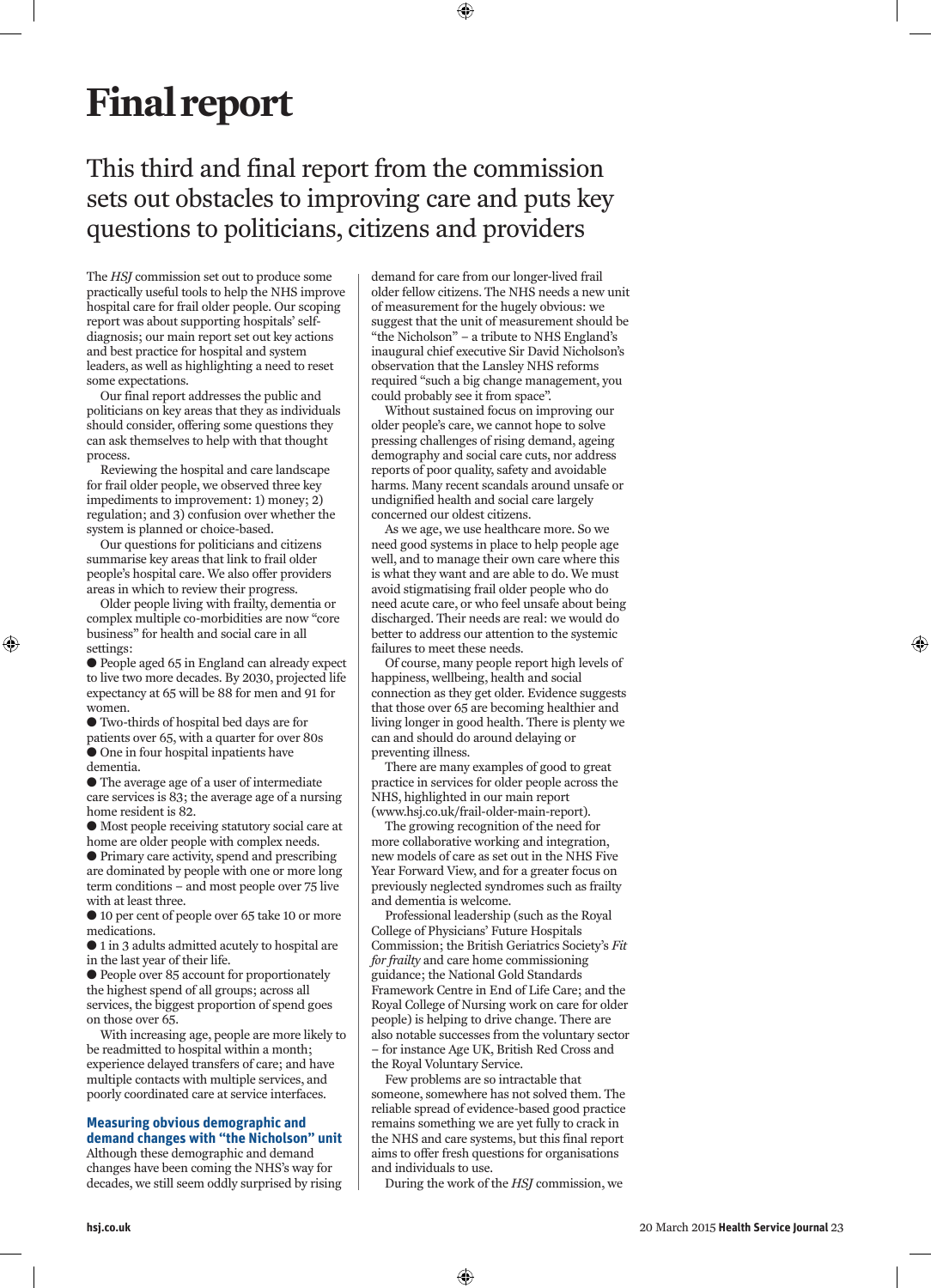# NINE EXAMPLES OF PENNY-WISE POUND-FOOLISH DUPLICATIVE WASTE IN CARE

**Separation of health and social care budgets leads to economies in one piling on costs in the other. Examples include:**

● **Cost saving of removal of a handyman function in social care or community services, leading to extended lengths of stay in acute hospital awaiting adaptations.** 

● **Social services' level of funding often falls short of that required by a nursing home, which may require a top-up fee of, say, £200 per week. If this is not agreed, the patient spends many more weeks in hospital at a cost of thousands of pounds extra.**

● **Short staffing in social work (for a variety of reasons) means extended delays in getting assessments, leaving patients waiting in hospitals.** 

● **Patients remaining in high-cost acute hospital beds due to housing issues when the cost of hotel accommodation would be cheaper.** 



**Professor Nick Bosanquet said that the tariff has been 'like using a nut to crack a sledgehammer'**





● **Reducing reablement/community service packages, resulting in longer length of stays in acute hospitals, which then reduces the likelihood of a patient living independently in his or her own home.** 

● **Patient assessments undertaken by each agency or nursing/residential home. No single trusted assessor for the system that would be more cost-effective and reduce hospital length of stay.** 

● **Unresponsive system for agreeing patient funding for out-of-hospital care can result in a longer length of stay in hospital.**

● **Reduction in access to funding for specialist equipment/home adaptations leading to an extended length of stay.** 

● **Lack of responsive patient tracking systems for hospital patients requiring social care support results in longer length of stay in hospital.** 

have been struck by three broad areas where we need improvements to unblock problems with frail older patients' pathways into, through and out of hospital.

## **Impediment 1: Money**

The first area is financial. The tariff has several unintended consequences, among the most serious of which is a failure to reward hospitals' A&E activity over the 2008-09 level due to the marginal tariff, as recently highlighted by the Public Accounts Committee's report on NHS finances.

To help evolve more appropriate payment systems, we should remember that the tariff was made for the NHS, rather than vice versa. Health economist Professor Nick Bosanquet's dry line that the tariff has been "like using a nut to crack a sledgehammer" raises a wry smile of recognition, but we will need payment reforms to avoid perverse incentives. We must also recognise that to transform care, we will need to look beyond the organisational silo and consider the health economy-wide picture, as the following two points describe.

#### **Impediment 2: Systems, structures and cultures**

The second impediment is covered by the broad heading "systems, structures and cultures". It includes dysfunctions in the NHS leadership and regulation system, whose multipolar leadership includes what some hospital providers experience as regulatory overkill (and others as a regulatory Death Star).

Fragmentation is a big part of this problem. System leaders are trying to regulate organisations as standalone bodies. Today, it is increasingly clear that the success of any individual part of a health and care economy depends on all the other parts.

A fragmented NHS system causes problems at organisational and whole-system levels. Information sharing between agencies is poor; there is no single, transportable, universally

accessible set of records. Often, there is no one person to coordinate care and navigate systems.

While the focus on it in the Royal College of General Practitioners/NHS England coalition for collaborative care is a start, care planning is in its infancy, and often used only for a fraction of the over-65 population. Even when a care plan is in place, without capacity in a full range of services to support the person to remain at home or leave hospital sooner, they will still default into acute settings.

The National Audit of Intermediate Care 20141 starkly illustrated the lack of access and responsiveness in services outside hospital.  $\bullet$  Social care funding cuts mean around 800,000 people with care needs classified as substantial have been left without statutory support.

l More hope and pressure are being heaped on a primary care workforce which only receives 9 per cent of the NHS budget, and which is losing experienced GPs and nurses fast.

 $\bullet$  Less than 1 per cent of the whole NHS budget goes on out-of-hours general practice.

Different accountabilities, regulatory mechanisms, IT and financial instruments for different organisations actively foster fragmentation rather than the "person-centred coordinated care" we crave.

NHS England's Five Year Forward View offers two new models of care: the multidisciplinary care provider and the primary and acute care system. The vision is permissive, but the mechanism for achieving change remains opaque.

Proposals to deliver more care closer to home and increase the supply of clinicians with expertise in older people's care interface needs seem sensible and welcome: the unanswered question remains "how?". There is very little clarity on how we will get an adequately trained workforce located in the right part of the system to deliver this vision.

Despite the problem of rising urgent activity, dwindling hospital bed base and insufficient investment in prevention and in community alternatives to hospital – first described by the Audit Commission in 1997 and 2000 – urgent activity has continued to rise both in A&E and in acute bedded facilities, with hospitals running close to capacity.

Efforts to shift care closer to home have foundered on this lack of alternative investment. They have been compounded by social care funding cuts and lower proportionate funding for primary and community services. Instruments such as the marginal tariff for urgent activity or partial payments for readmissions demonstrably failed to create extra capacity.

The fixation with A&E four-hour performance misses the key point that acute bed occupancy and flow are largely governed by demand and capacity outside the hospital, as well as by public expectation and behaviour. Only one-third of over 75s admitted acutely to hospital (even with conditions usually managed in primary care) have been referred by the GP2.

Care should be centred on the needs of the patient, rather than on the routines of the provider. Are we doing this?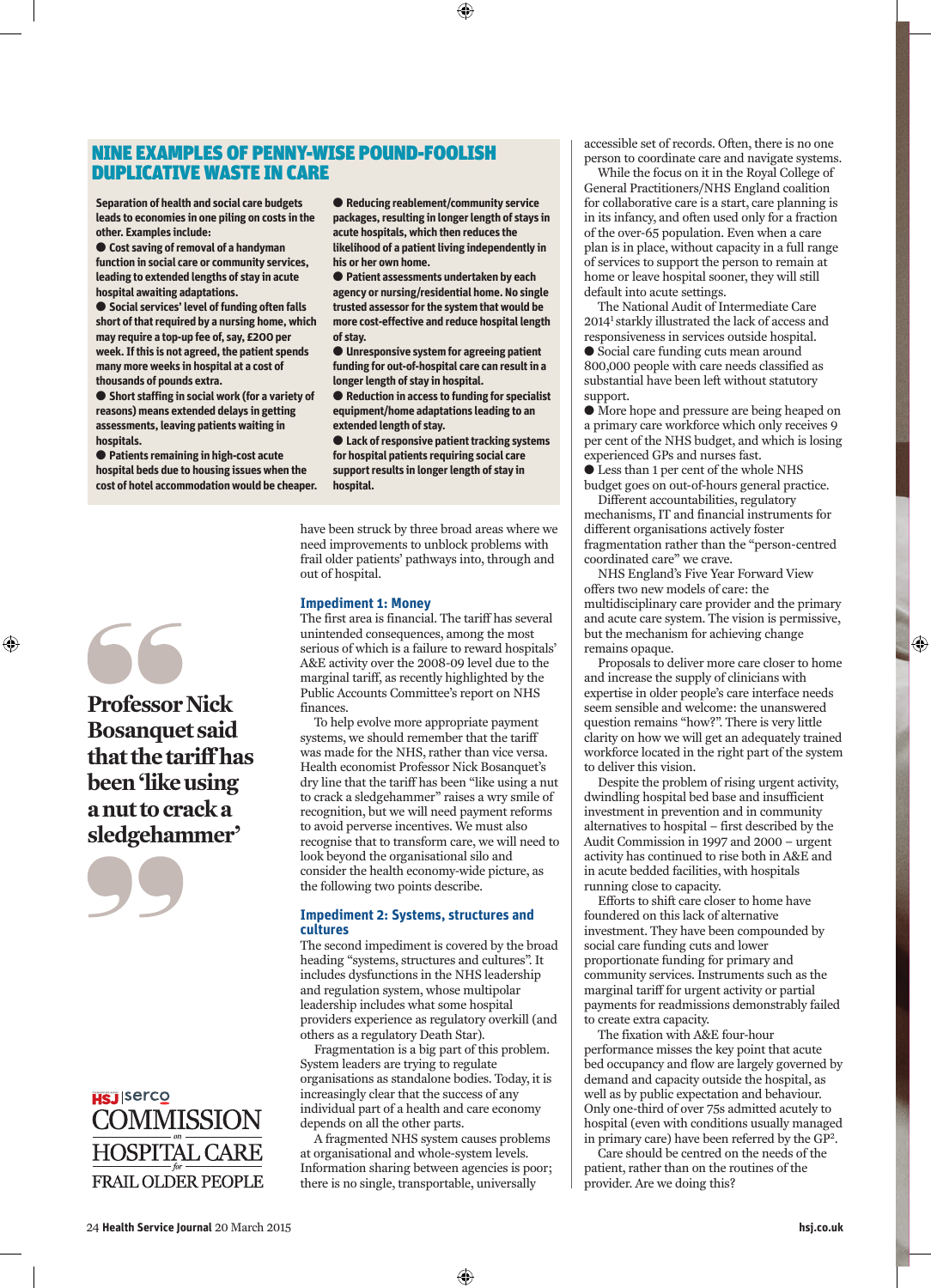**There is always a well-known solution to every human problem – neat, plausible and wrong** HL Mencken, humourist and essayist, *The Divine Afflatus* (1917)

66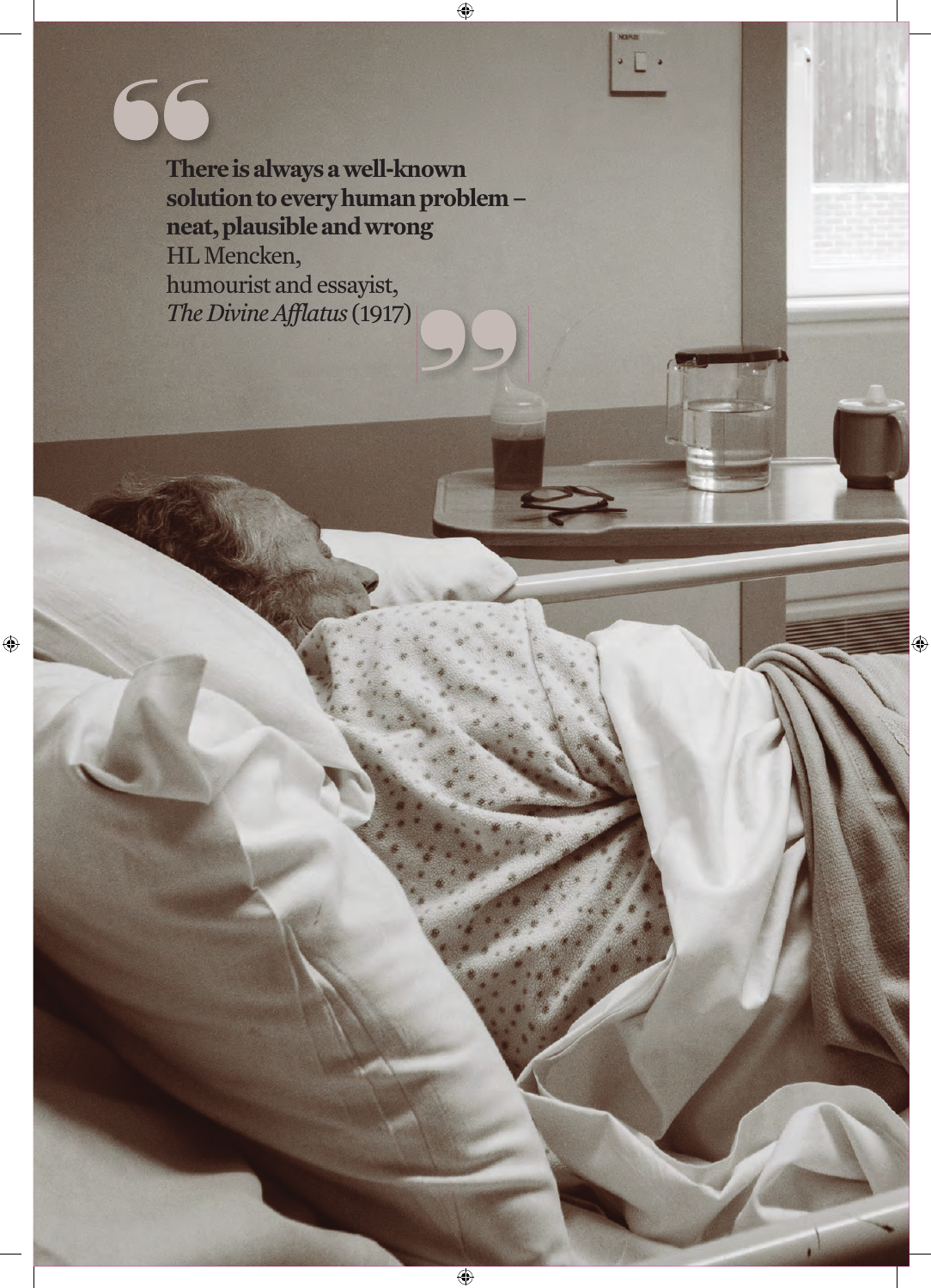# **HSJ** Serco **COMMISSION HOSPITAL CARE FRAIL OLDER PEOPLE**

# A BASIC CHECKLIST FOR BETTER CARE PROVISION FOR FRAIL OLDER PEOPLE

**1. A workforce skilled in both health and social care that recognises the specific needs of older people, values them as individuals, involves them in care and relates to them in a compassionate way. Older people in hospital need to be supported to manage transitions, improve their health and be guided to a good end of life, where appropriate, in a place of their choice.**

**2. A health and care system with a serious, sustained emphasis on healthy ageing, exercise and prevention to address the determinants of need.**

**3. Primary and community clinicians who are equipped to assess and manage older people with multiple long term conditions properly, in longer consultations which include meaningful care planning.**

**4. "Rapid response at home" services for frail older people, in which "first responders" would work with ambulance trusts to see if the older person can be treated safely and successfully at home (including care homes).**

**5. Care planning decisions that are taken very early, and by senior clinicians, when older people require hospital treatment. This minimises ward moves and leads to the right treatment by the right professionals with no delays and timely discharge.** 



## **Impediment 3: Cake AND eat it – is our system planned, or choice-based?**

The area of expectations and choice is also a problem. When the NHS had real-terms 6 per cent year-on-year cash growth, choice was used with the tariff to reward high performing providers who adopted best practice and reduced unnecessary overnight hospital stays for elective care. It is not always obvious that reforms to payment systems are well aligned with incentives for providers to do the right thing.

The philosophy underlining choice's role in the system also matters. User and carer involvement in care has two different historical legacies: one driven by human rights and civil liberties and the other by bureaucratic cost effectiveness and economic stringency3. In offering choice, health professionals can feel conflicted about the underpinning reasons it is being offered.

Evidence suggests that professionals may view choice more positively when it is linked to humanistic thinking, yet they may fear that lay participation in care is being imposed for economic reasons<sup>4</sup>.

We must encourage professionals to be more open and honest with the public about whether real choice is possible – and, if it is not, the underpinning rationale for this. If choice is more available in wealthier and more populous areas (and less so in less wealthy and less populous ones), we should acknowledge this, and not expect professionals to deliver things that they can't.

If what we are willing to fund is a planned system – as opposed to a choice system with appropriate extra capacity to make the choice a reality – we need to be candid and consistent, internally and externally, about the reasons why this is the choice we have made.

Hospitals are full, important and popular. Asking them to deliver more care for frail older people for less risks triggering the classic builder's conundrum of "on time, well built, or cheap: pick any two out of three". It may have a negative impact on quality, especially when trained consultants in geriatric medicine are in short supply.